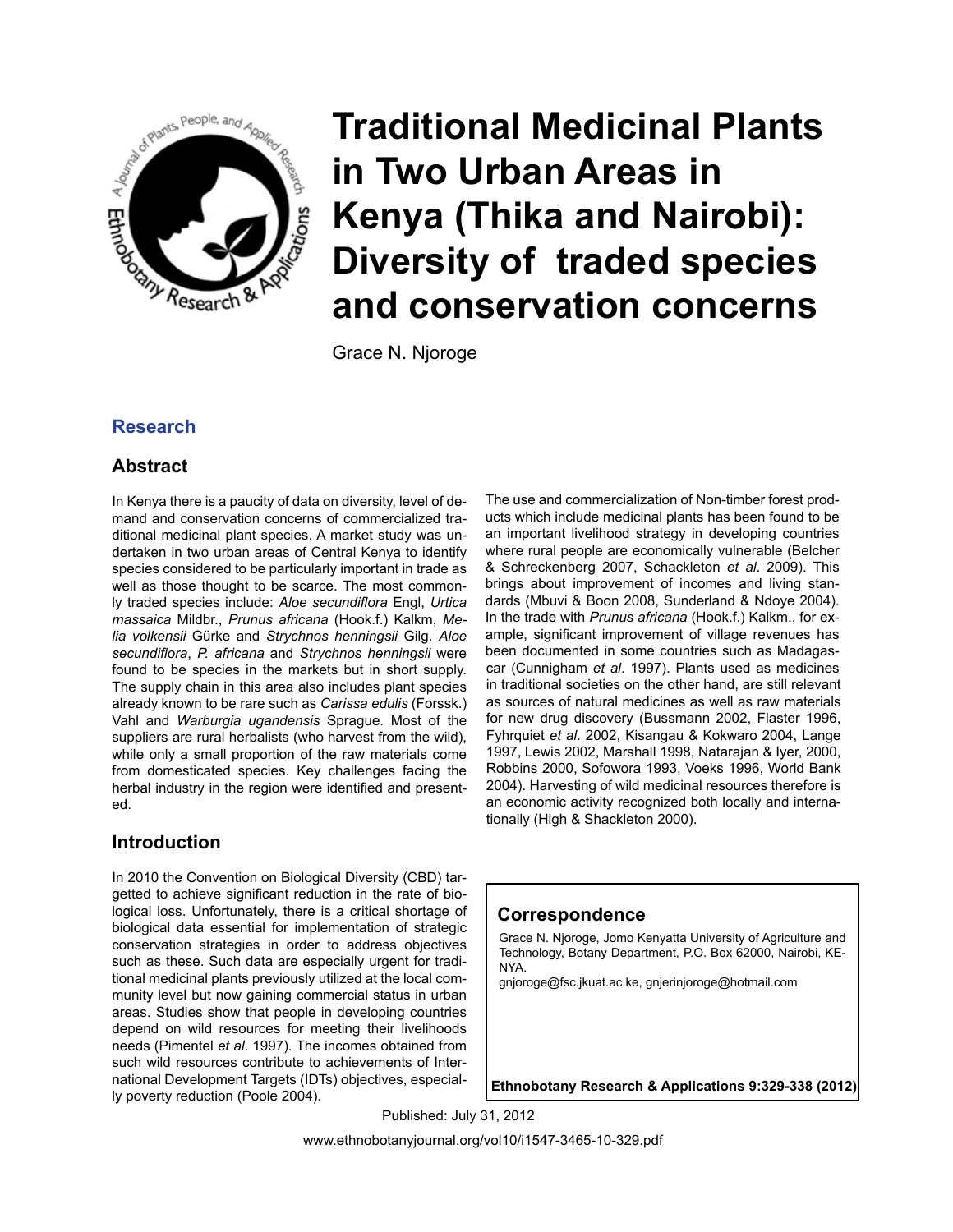It is unfortunate that in some cases motivation for shortterm profits neglects consideration for sustainability (Hawkins 2008), leading to resource degradation, loss of selective medicinal plant populations, unstable economic enterprises and loss of livelihoods for those involved (Lewu *et al*. 2006, Schackleton *et al*. 2005). Consequently, it is being realised that the main constraints impeding the success of enterprises based on these biological resources is resource supply and sustainability (Ticktin 2004). Further, medicinal plant loss is expected to lower the quality of healthcare for the people who depend on them (Ngari *et al*. 2010).

Globally there is an increase in the number of countries regulating the sale of botanical drugs (ethnoherbals) with its value estimated at US\$ 60 billion per annum (Barnes *et al*. 2004). This global increase in demand for ethnoherbals is also attributed to dissatisfaction with conventional medicine in terms of effectiveness and/or safety. Further there is continued search for novel products from traditional medicinal plants (Makunga *et al*. 2008) particularly for development of effective new drugs that are non-toxic and inexpensive (Taylor *et al*. 2001).

In Kenya the number of studies based on screening traditional medicinal plants has increased drastically. This has led to formulation of improved botanical preparations from traditional medicinal plants which are stimulating commercialization of these products. Data from the Ministry of Gender, Sports, Culture and Social Services reveals that the number of traditional medical practitioners registering their commercial enterprises/herbal clinics (usually in the urban areas) is on the increase. Further, the number of patients being treated in these herbal clinics is on the increase, sometimes reaching well over 500 patients per month (Njoroge 2006).

Although Kenya's herbal industry is perceived to be growing, status of species involved on the urban markets has not been studied. There are indications however, to show that in some areas trade in medicinal plants may be based on a few well-known and preferred species used preferentially to manage most ailments (Barnett 2000, Maundu *et al*. 2006). Whereas such information is available for some regions no data exists for Central Kenya and particularly in the major urban areas. This region hosts some of the major trading points in the country especially Nairobi with the current population standing at about 3 million people.

As a follow up on an earlier comprehensive ethnobotanical study of medicinal plants used in the rural areas of Central Province of Kenya (Njoroge *et al*. 2004, Njoroge & Bussmann, 2006a, 2006b, 2006c, 2007) the current research was undertaken. Based on various indices, the current study aimed at revealing important medicinal plants in the rural and urban areas of this region. For commercialized species data was gathered regarding popular species in the trade, most difficult species to obtain/scarce species, type of suppliers, origin of species, commercial species whose conservation status is of concern as well as challenges facing local for purposes of capacity building in future development of the industry.

## **Methodology**

Data from an earlier ethnobotanical study in Central Province of Kenya was collated to reveal medicinal plants considered by the rural people as significant to them. This included species with multiple uses, high fidelity level and use frequency among respondents. Data regarding trade in traditional medicinal plants coming from Central Province of Kenya was collected in two urban areas: Nairobi city and Thika town (Figure 1). Nairobi is the capital city of Kenya and is found in the Central region of Kenya. It has now grown to become a metropolis with over 3 million people. Estimates show that Nairobi will become a megacity of 15 million by the year 2020. Thika town, on the other hand, is situated about 40 kms northeast of Nairobi and is an important market town in the Central Province of Kenya. The town is growing rapidly and is expected to join up with the city in formation of the metropolis.



**Figure 1**. Thika and Nairobi urban areas, Central Province of Kenya where research was undertaken.

Initial visits were undertaken in open air markets, herbal processing points and herbal clinics to establish possible key informants for this study. The identified group comprised herbalists in permanent selling or treatment points, processors who receive supplies from rural areas to make semi-processed products, wholesalers who supply retailers in the urban areas as well as middle men who supply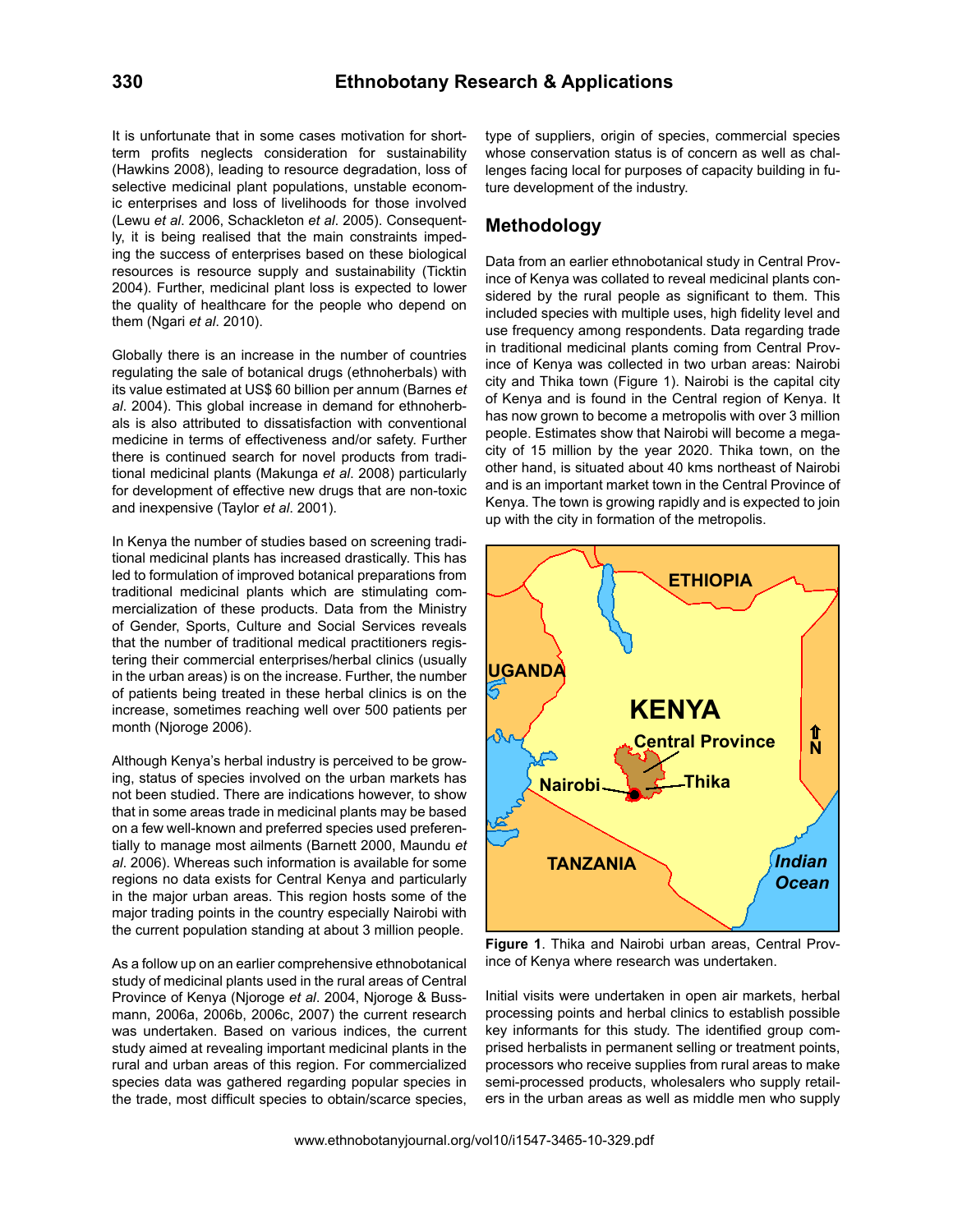**Table 1**. Plant families of 89 most frequently mentioned (cited 5 or more times) medicinal plant species indicated as important by rural communities in Central Province of Kenya.

| Acanthaceae   | Capparaceae    |
|---------------|----------------|
| Agavaceae     | Caricaceae     |
| Amaranthaceae | Chenopodiaceae |
| Anacardiaceae | Combretaceae   |
| Apocynaceae   | Convolvulaceae |
| Asparagaceae  | Crussulaceae   |
| Asphodelaceae | Cucurbitaceae  |
| Asteraceae    | Cupressaceae   |
| Canellaceae   | Ebenaceae      |

Euphorbiaceae Fabaceae Flacourtiaceae Hydnoraceae Lamiaceae Lauraceae Loganiaceae Malvaceae Meliaceae

Mimosaceae Moraceae Myrsinaceae Myrtaceae Oleaceae **Oliniaceae** Rhamnaceae Rosaceae Rubiaceae

Rutaceae Sapindiaceae Solanaceae **Urticaceae** Verbenaceae Vitaceae

these markets having obtained the products from farmers or rural communities. In the case where herbal clinics were run by people in other professions and therefore have hired not so knowledgeable personnel, telephone interviews were carried out with the business owners.

In total, 50 respondents were identified but only thirty one 31 consented to the interviews. After explaining the purpose of the study and obtaining oral prior informed consent, interviews were undertaken using semi-structured interview guides. Focused discussions were also undertaken. The aim was to receive information regarding popular species in the trade, most difficult species to obtain/ scarce species, type of suppliers, origin of species, commercial species whose conservation status is of concern as well as challenges facing local entrepreneurs involved in the trade. The data obtained from the interview guides was supplemented by direct observations at the sale or treatment points. Information about importance of each species to the local communities as well as traders was analyzed for Fidelity level as: FL= (Ip/Iu) x 100; where Ip is the number of informants who gave information of a given species as being important while Iu is the total number of all informants mentioning important medicinal plants (Al-Qura'n 2005).

Plants collected during the ethnobotanical study were identified using the Flora of Tropical East Africa family fascicles and other local taxonomic literature. Assistance in identification was sought from an experienced botanist (Mr. Simeon Mathenge) of the University of Nairobi herbarium. Identified specimens were then compared with species descriptions to ensure that there was agreement between the characters observed on the specimen and those provided by the descriptions of the plant it is presumed to be. Voucher specimens were collected in duplicates using standard taxonomic/ ethnobotanical procedures particularly recording important features for identification. Each specimen included vital parts such as leaves, stems, flowers and fruits where available. For every specimen collected the vernacular names were also recorded. Voucher specimens were deposited at the Jomo Kenyatta University of Agriculture and Technology Herbarium as an ethnobotanical reference collection.

# **Results and Discussion**

Results on important medicinal plants in rural Central Kenya indicated that 89 plant species were the most frequently mentioned, usually cited five or more times in the survey. Of these, 60 species were mentioned at least 10 times while 43 species were cited at least 15 times. These species were found to belong to 42 families (Table 1), most of the species being found in Asteraceae, Solanaceae, Rutaceae and Rubiaceae.

On the basis of frequency of use the most important medicinal plant species (28) were found to be those with a frequency of at least 19 times (Figure 2). From these data therefore, it is revealed that on basis of the number of respondents using the various species, eight (top eight in Figure 2) were reported more frequently. Other studies have shown some of these eight species are threatened (e.g., *Carissa edulis* (Forssk.) Vahl.) (Maundu *et al*. 2006, Njoroge & Bussmnan 2007). However, a species of lesser frequency (e.g., *Synadenium compactum* N.E.Br) is already cited as a rare species in appendix II of CITES. There were some species that were found to be infrequently used but were used with great consistency. These included: *Datura stramonium* L. used for management of pains (externally/topically applied), *Trimeria grandifolia* (Hocst.) Warb. used for management of peptic ulcers, and *Vangueria madagascariensis* J.F. Gmel. used management of postpartum weakness.

In regard to fidelity levels, among the 28 most frequently utilized species, this study established that the top nine have greater fidelity levels above 30 (Figure 3). While as some species have high frequency of citation, some appear to have low fidelity levels. However, *Aloe secundiflora* Engl. and *Senna didymobotrya* (Fresen.) H.S. Irwin & Barneby have both high frequency and fidelity levels and can be considered the most important medicinal species in the region.

This study revealed that 20 species are used each for management of at least 10 diseases/medical conditions (Figure 4). The top ten of these were used most often (Figure 4). These results indicate that *A. secundiflora* and *S. didymobotrya* are not only the most frequently utilized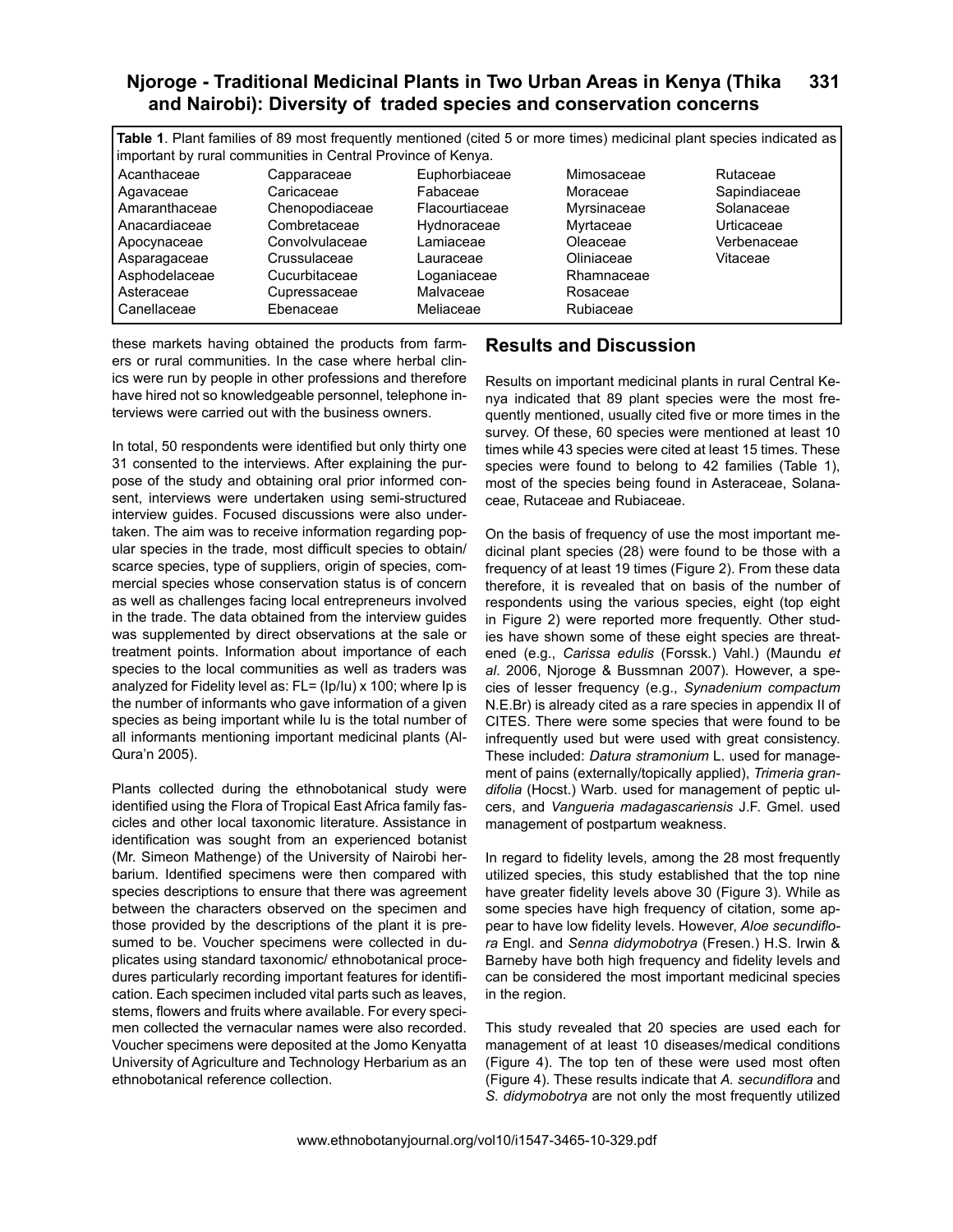#### **332 Ethnobotany Research & Applications**



**Figure 2**. Medicinal plant species with highest frequency of use among rural users in Central Province of Kenya.

species, (based on high fidelity levels), but are also the ones managing most ailments. Hence these two are the most important medicinal plant species for the rural users. These plants therefore need assessment to establish levels of sustainable harvest from the wild.

There were plants however that were reported to be used for very few diseases sometimes even only one disease but can be considered important on basis of consistency of use, (i.e., 100% consensus among the respondents). An example of these is *Euphorbia joyae* P.R.O. Bally & S.

Carter that was being consistently used for management of postpartum hemorrhage.

Results from the market survey on the types of traders involved in the herbal industry revealed that most traders (50%) have established clinics used for treatment of patients as well as dispensing herbal remedies (Figure 5). This category of traders as well as retailers (vendors) of herbal products (40%) comprises the most popular forms of commercial herbal traders in this study area.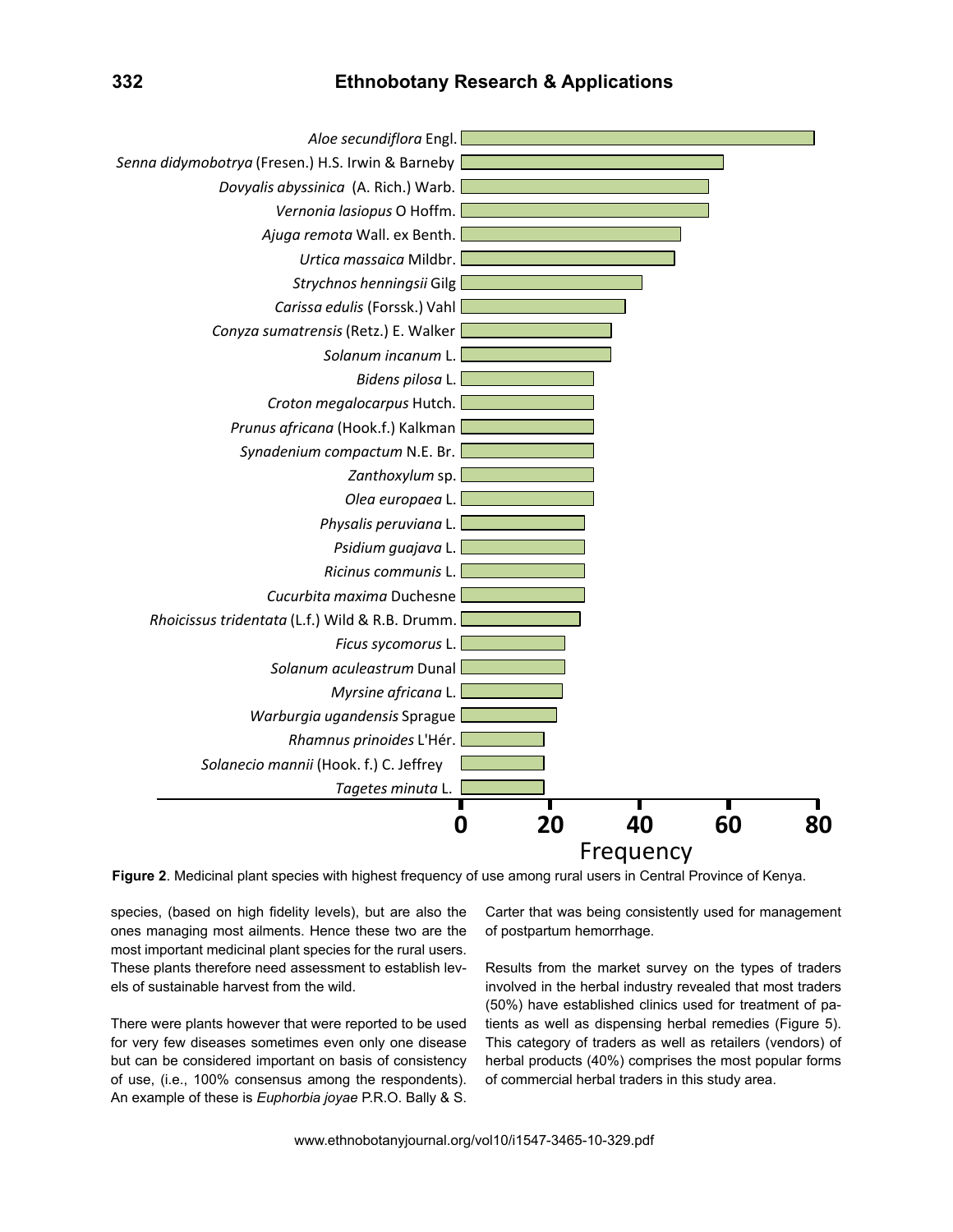

**Figure 3**. Fidelity levels of traditional medicinal plants used in rural areas of Central Province of Kenya. Fidelity level is: FL= (Ip/Iu) x 100; where Ip is the number of informants who gave information of a given species as being important while Iu is the total number of all informants mentioning important medicinal plants.

Data on sources of supply for this trade indicate rural herbalists comprise the largest category of suppliers (39%) of herbal raw materials in the study area (Figure 6). This study also reveals that a number of traders obtain their supplies from urban processors (11%) or do their own collection of materials (24%) in the rural wild areas usually from the forests. Some of the supply however, is obtained from farmers (18%) who have already domesticated the required species. This could be the case for P*. africana* whose conservation status has been well documented and campaigns for its domestication well popularized in the recent past.

Data obtained from the traders indicate that there are about 8 species that are most traded in this region (Figure 7). Of these the most popular species included: *A. secundiflora*, *Urtica massaica* Mildbr., *P. africana*, *Melia volkensii* Gürke and *Strychnos henningsii* Gilg. These are the species that most traders make make most income from as they are most frequently requested by the consumers. They therefore form what is referred to as breadand-butter commodities (Williams *et al*. 2000) of this trade in this region. Of major concern is *A. secundiflora* that has extremely high demand in the rural areas as well as in commercial enterprises, yet the resources are obtained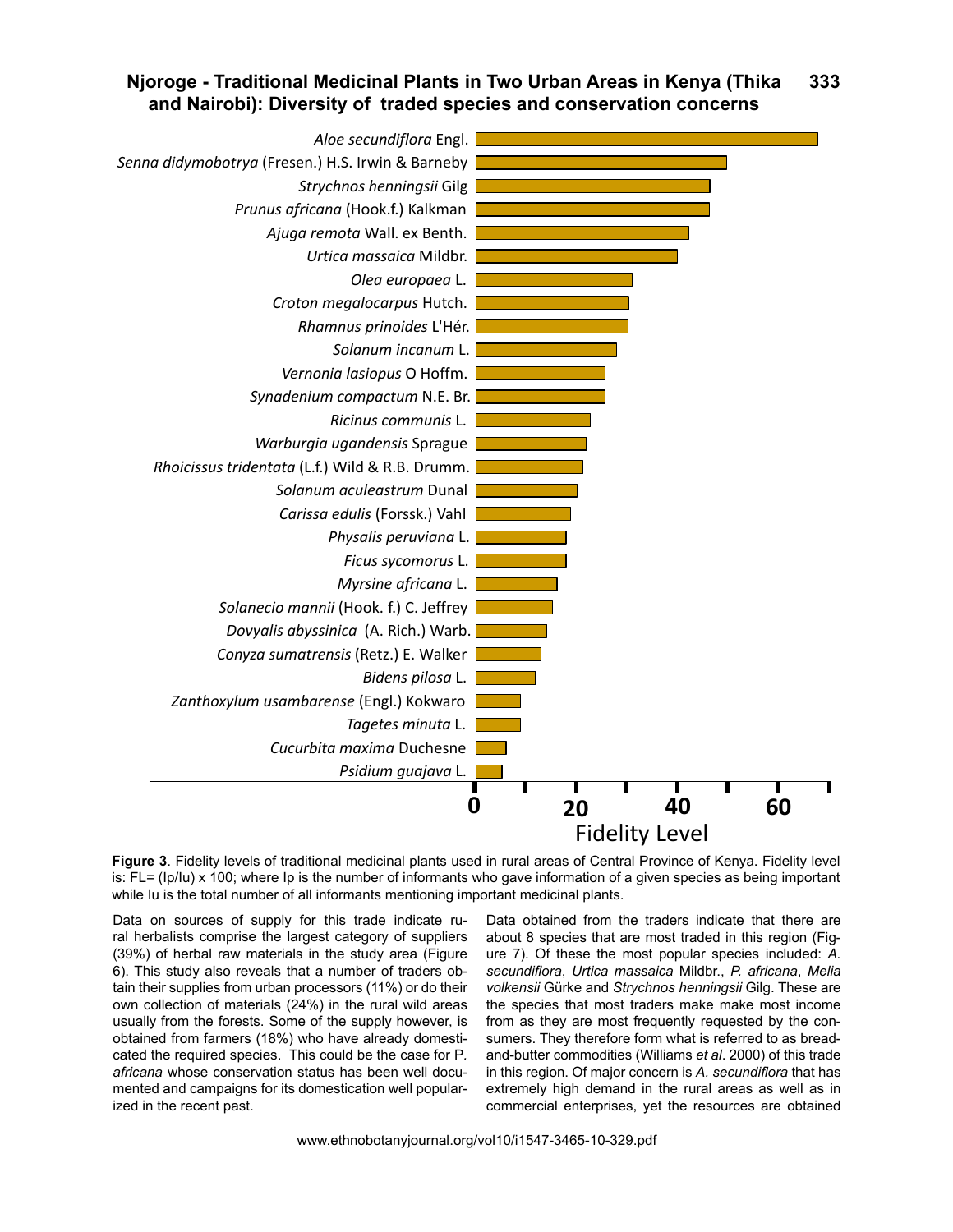#### **334 Ethnobotany Research & Applications**



**Figure 4**. Important medicinal species of Central Province of Kenya based on number of diseases index (number of uses per species).



**Importers Rural herbalists Middlemen Self collection Farmers Processors 11 4 % 4 18 39 24**

**Figure 5**. Types of traders dealing with herbal products in urban areas of Thika and Nairobi, Kenya: **A**) Clinics for treating and dispensing; **B**) Retail vendors; and **C**) Wholesale vendors.

from the wild. Those species that are in high demand in the urban market and not regarded to be of high medicinal significance by the rural communities are also of great conservation concern. Local people will usually conserve

**Figure 6**. Types of suppliers for herbal materials traded in urban areas of Thika and Nairobi, Kenya.

those species that are culturally and economically impor-<br>tast to those (Almaniet at al. 1999) tant to them (Almquist *et al*. 1993).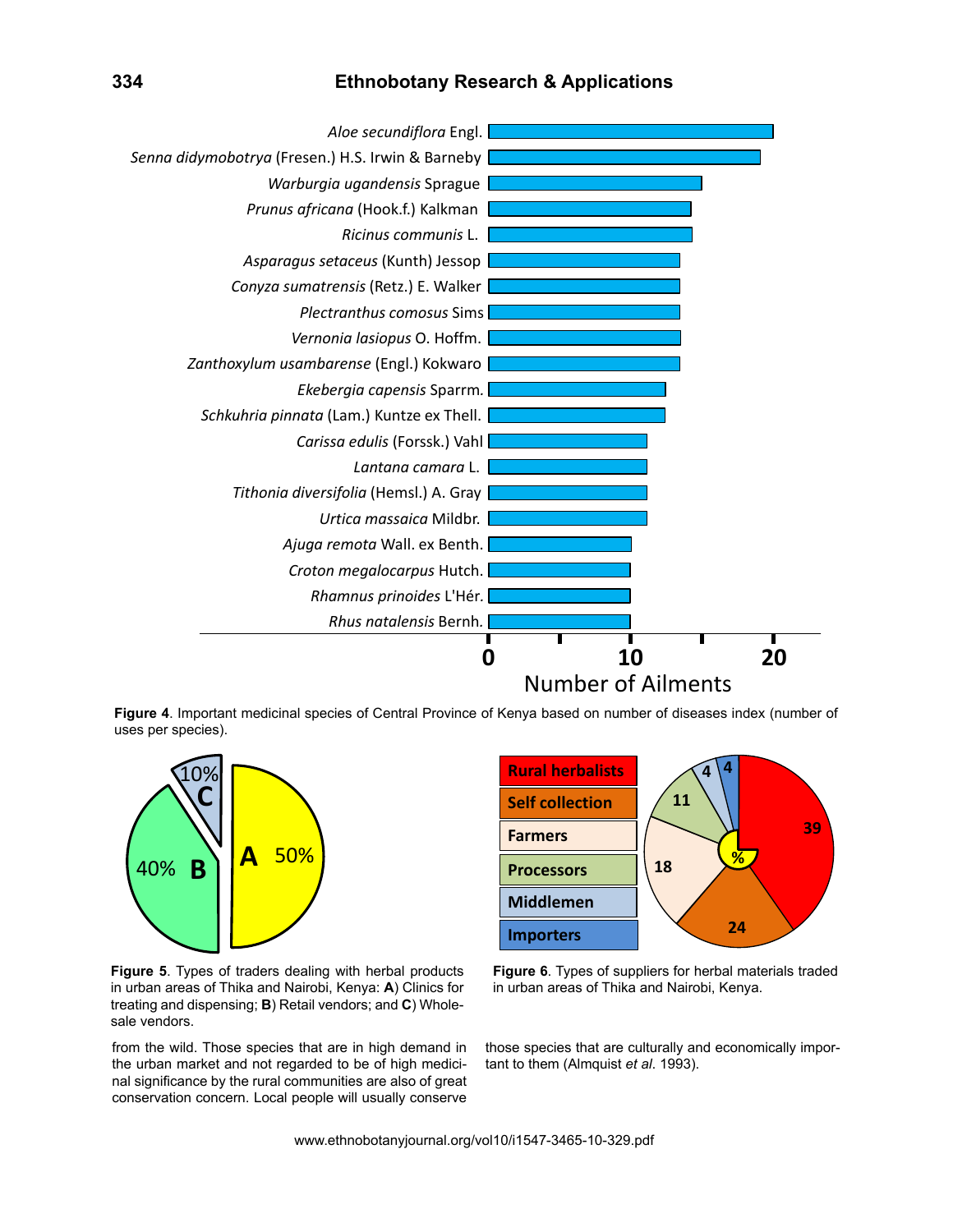

**Figure 7**. Frequency of use and fidelity levels of medicinal plant species reported to be in high demand in urban areas of Thika and Nairobi, Central Province of Kenya.

U<br>Results from this study indicate that there are three species important for this market that are in short supply (Figure 8). These plants were reported as relatively unavailable and hence scarce. Although figures involved in export trade are difficult to obtain, regular diary reports indicate that illegal trade in Aloes may still be on-going. The scarcity experienced by local traders therefore could be part of the competition arising from such activities. Although *P. africana* has been popularized in Kenya as an important species of domestication, the demand seems to exceed the supply. *Strychnos henningsii* is a popular flavoring agent for a traditional soup (**thubu**, **kikuyu**). This special soup has become a delicacy in the urban hotel industry likely leading to the scarcity experienced among local medicinal traders. These results agree with others elsewhere in that wild collection of commercial medicinal plants exerts pressure on species and may lead to unsustainable supplies (Hamilton 2003, Hawkins 2008). In the Rift Valley (Kenya), a recent study shows that some medicinal plants in the Njoro river watershed are threatened with local extinctions (Ngari *et al*. 2010). Conservation and domestication of medicinal plants in local utilization therefore is an urgent need.

These results therefore indicate that obtaining sufficient supplies for the herbal commercial enterprises for this region is a major challenge. The causes of these insufficient supplies were reported as:

- The only available supply is in some remote and inaccessible wild habitats, for example some inaccessible parts of mount Kenya.
- Over-exploitation of medicinal plants for other commercial purposes such as charcoal burning that offers a faster return than medicinal plants.
- Deforestation as wild habitats are continually being

converted into agricultural lands with minimal domestication strategies of useful wild plants. Climate change.



**Figure 8**. Commercial medicinal plant species in short supply in the urban areas of Thika and Nairobi, Kenya: **A**) *Aloe secundiflora* Engl.; **B**) *Prunus africana* (Hook.f.) Kalkman; and **C**) *Strychnos henningsii* Gilg.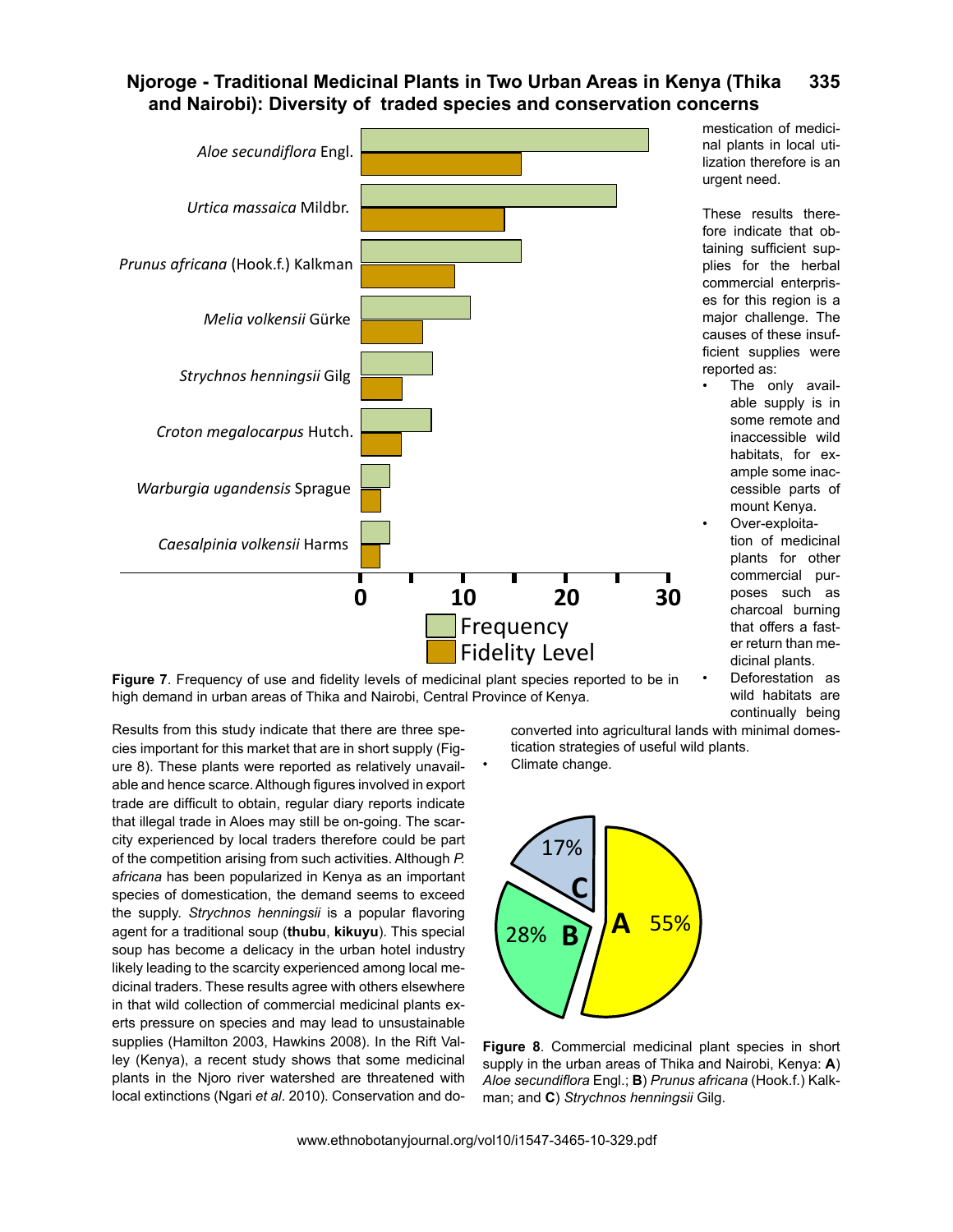Other key challenges reported by the herbal traders in this area include:

- People are now preferring packaged products but some traders lack capacity to do so.
- There are very few people who know the plant names (parataxonomists) that need to be harvested so the traders sometimes have to leave the business premises to themselves obtain raw materials.
- Some of the species have become very expensive, especially those that are hard to obtain.
- Lack of capital to expand or pay for the processing.
- Increasing imports that are considered as unfair competition.
- Transportation to remote areas due to poor infrastructure.
- Part of the local populations still holds herbalists with suspicion, erroneously perceiving them as "witchdoctors."
- Equipment and knowledge for processing and packaging often unavailable.

# **Conclusion**

The results of this study show that there is demand for medicinal plants in both rural and urban areas of Central Province of Kenya. Although trade in these plants is growing in urban areas, supply shortages are already being experienced. In promotion of agroforestry and replanting programs in the country the medicinal plants with high frequency of use, high fidelity levels and required for the trade in the urban areas need to be considered as priority species. Areas to be considered for capacity building among local people involved in this trade include: paratoxonomy (plant collectors) to identify species correctly, processing skills, and infrastructure development for areas hosting important species. Studies on the ecological status/population health of the popular species as well as investigation of the impact of imported herbal products on trade in local medicinal species.

## **Ackknowledgements**

The author is grateful to all the respondents who participated in the study. Assistance in species identification by Mr Simeon Mathenge of the University of Nairobi, Kenya during the ethnobotanical study is highly appreciated.

## **Literature Cited**

Almquist, A., I. Deshmukh, P. Donnelly-Roark, G. Frame, B. Pitkin & F. Swartzendruber. 1993. *African Biodiversity: Foundation for the future*. Biodiversity Support Program, Belsville, Maryland.

Al-Quara'n, S. (2005). Ethnobotanical survey of folk toxic plants in Southern part of Jordan. *Toxicon* 46:119-129.

Barnes, P.M., E. Powell-Griner, K. McFann & R.L. Nahin. 2004. Complementary and alternative medicine use among adults: United States, 2002. *Seminars in Interactive Medicine* 2(2):54-71.

Barnett, R. 2000. Traditional medical practitioners in Kenya. Traffic Bulletin 18 (3) 87-89.

Belcher, B. & K. Schreckenberg. 2007. Commercialization of non-timber forest products: A reality Check. *Development Policy Review*. 25(3):355-377.

Bussmann, R.W. 2002. Ethnobotany and biodiversity conservation. Pp 345-362 in *Modern Trends in Applied Terrestrial Ecology*. Edited by R.S. Ambasht & N.K. Ambasht, Kluwer Publishers, Dordrecht, The Netherlands.

Cunningham, M., A.B. Cunningham & U. Schippmann. 1997. *Trade in Prunus africana and the implementation of CITES.* German Federation Agency for Nature Conservation. Bundesamt für Naturschutz, Bonn, Germany.

Flaster, T. 1996. Ethnobotanical approaches to the discovery of bioactive compounds. Pp. 561-565 in *New Crops: New opportinities, new technologies*. Proceedings of the third national symposium, October 22-25,1995, Indianapolis, Indiana. ASHS Press, Alexandria, Virginia.

Fyhrquist, P., L. Mwasubi, C.A. Haeggstrom, R. Vuorela, R. Hiltunen & P. Vuorela. 2002. Ethnobotanical and antimicrobial investigation on some species of *Terminalia* and *Combretum* (Combretaceae) growing in Tanzania. J*ournal of Ethnopharmacology* 79:169-177.

Hamilton, A. 2003. *Medicinal Plants and Conservation: Issues and approaches*. Paper presented to International Plants Conservation Unit World Wildlife Foundation, U.K.

Hawkins, B. 2008. *Plants for Life: Medicinal plant conservation and botanic gardens*. Botanical Gardens Conservation International, Richmond, U.K.

High, C. & C.M. Shackleton. 2000. The comparative value of wild and domestic plants in home gardens of a South African rural village. *Agroforestry Systems* 48:141-156.

Kisangau., D. & J.O. Kokwaro. & 2004. Use of medicinal plants: Kenya. Pp. 60-63 in S*haring innovative experiences. Examples of the successful conservation and sustainable use of drylands biodiversity*. United National Development Programme Special Unit for South-South Cooperation, New York.

Lange, D. 1997. Trade in plant material for medicinal and other purposes: A German case study. *TRAFFIC Bulletin*  17:20-32.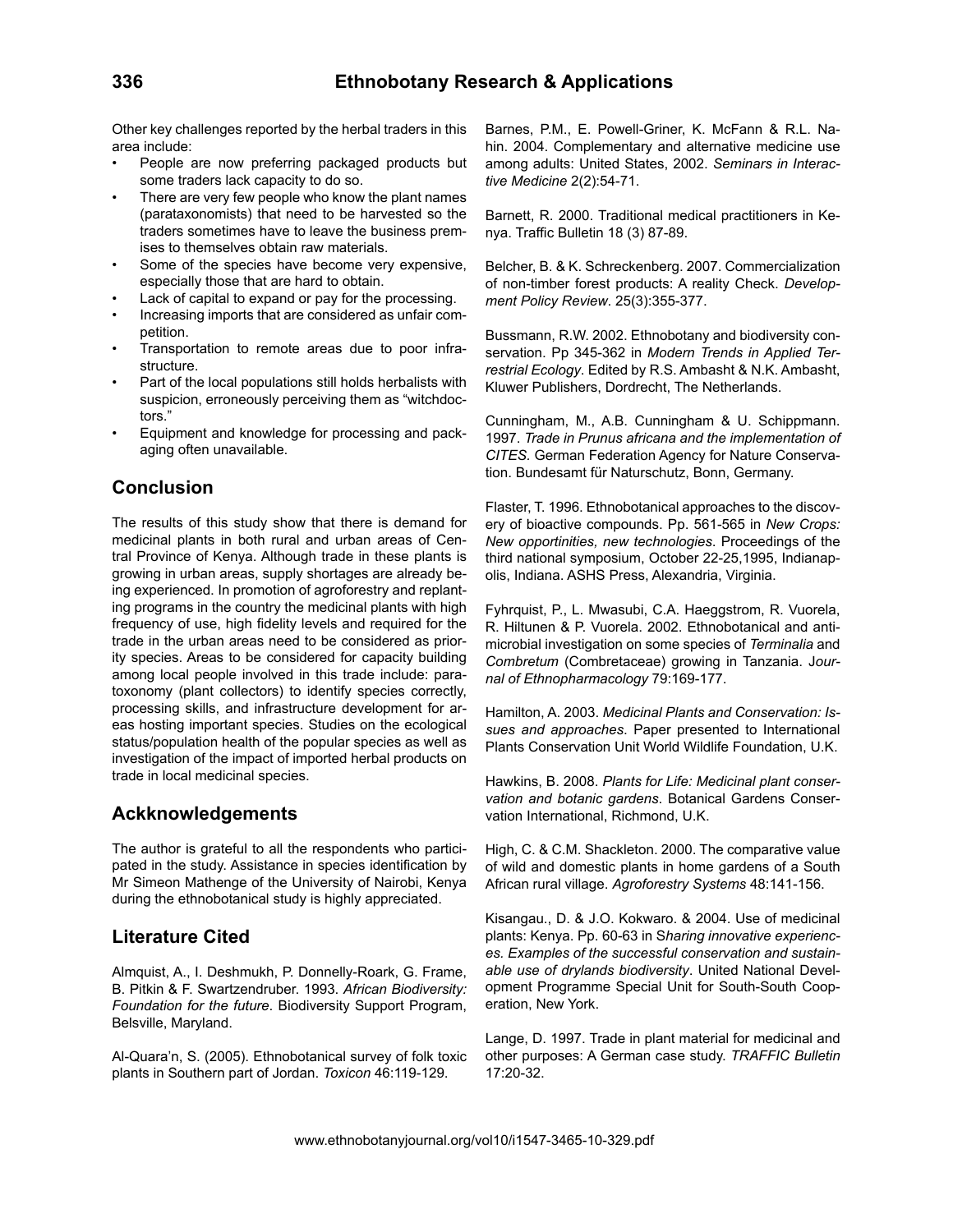Lewis, W.H. 2002. Pharmaceutical discoveries based on ethnomedicinal plants: 1958 to 2000 and beyond. *Economic Botany* 57:126-134.

Lewu, F.B, D.S. Grierson & A.J. Afolayan. 2006. The leaves of *Pelargonium sidoides* may substitute for its roots in the treatment of bacterial infections. *Biological Conservation* 128:582-584.

Makunga, N.P., L.E. Ohilander & M. Smith. 2008. Current perspective on an emerging formal natural products sector in South Africa. *Journal of Ethnopharmacology*  119:365-375.

Marshall, N.T. 1998. *Searching for a Cure: Conservation of medicinal wildlife resources in East and Southern Africa*. TRAFFIC International, Cambridge, U.K.

Maundu, P., P. Kariuki & O. Eyog-Matig. 2006. Threats to medicinal plants: An African perspective. Pp. 47- 63 in *Conserving Medicinal Species: Securing a healthy future*. Edicted by S. Miththapala, IThe World Conservation Union, Gunaratne Offset, Colombo, Sri Lanka.

Mbuvi, D. & E. Boon. 2008. The livelihood potential of non-wood forest products: The case of Mbooni Division in Makueni District, Kenya. *Environment Development and Sustainability* 11(5):989-1004.

Natarajan, B. & A.S. Iyer. 2000. Why civil society organisations protest against patents. Pp. 193-204 in *Responding to Bioprospecting. From biodiversity in the South to medicines in the North*. Edited by H. Svarstad & S. Dhillion. Partacus Forlag AS, Oslo.

Ngari, E.W., L.W. Chiuri, S.T. Kariuki & S. Huckett. 2010. Ethnomedicine of Ogiek of River Njoro watershed, Nakuru, Kenya. *Ethnobotany Research & Applications* 8:135- 152.

Njoroge, G.N. 2006. *Baseline Survey on Taxonomy within Traditional Systems in Kenya*. Botanical and Zoological Taxonomic Networks in Eastern Africa (BOZONET) 2006; consultant report.

Njoroge, G.N, R.W. Bussmann, B. Gemmill, L.E. Newton & V.W. Ngumi. 2004. Utilisation of weed species as sources of traditional medicines in Central Kenya. *Lyonia* 27(2):71-87.

Njoroge, G.N. & R.W. Bussmann. 2006a. Herbal usage and informant consensus in ethnoveterinary management of cattle diseases among the Kikuyus (Central Kenya). *Journal of Ethnopharmacology* 108:332-339.

Njoroge, G.N. & R.W. Bussmann. 2006b. Diversity and utilisation of antimalarial ethnophytotherapeautic remedies among the Kikuyus (Central Kenya). *Journal of Ethnobiology and Ethnomedicine* 2:8

Njoroge, G.N. & R.W. Bussmann. 2006c. Traditional management of ear, nose and throat (ENT) diseases in Central Kenya. *Journal of Ethnobiology and Ethnomedicine*  2:54

Njoroge, G.N. & R.W. Bussmann. 2007. Ethnotherapeautic management of skin diseases among the Kikuyus of Central Kenya. *Journal of Ethnopharmacology* 111:303- 307.

Pimentel, D., M. McNair, L. Buck & M. Pimentel. 1997. The value of forests to World Food security. *Human Ecology* 25(1):91-120.

Poole, N.D. 2004. Perennialism and poverty reduction. *Development Policy Review* 22:49-74.

Robbins, S.R. 2000. Comparative analysis of management regimes and medicinal plant trade monitoring mechanisms for American Ginseng and Goldenseal. *Conservation Biology* 14:1422-1434

Shackleton, C.M., G. Guthrie & R. Main. 2005. Estimating the potential role of commercial over-harvesting in resource viability: A case study of five useful tree species in South Africa. *Land Degradation and Development* 16:273-286.

Shackleton, C.M.,F. Parkin, M.I. Chauke, L. Downsborough, A. Olsen, G. Brill & C. Weideman. 2009. Conservation, commercialisation and confusion: Harvesting of *Ischyrolepis* in a coastal forest, South Africa. *Environment Development and Dustainability* 11:229-240.

Sofowora, A. 1993. *Medicinal Plants and Traditional Medicine in Africa*. 2nd Edition. Polygraphic Ventures Limited, Ibadan, Nigeria.

Sunderland, T& O. Ndoye. 2004. Editors of *Forest Products, Livelihoods and Conservation: Case studies of nontimber forest product systems*. Volume 2 - Africa. Center for International Forestry Research, Bogor, Indonesia.

Taylor, J.L.S., T. Rabe, L.J. McGaw, A.K. Jager, A.K. & J. van Stande. 2001. Towards the scientific validation of traditional medicinal plants. *Plant Growth Regulation* 34:23- 37.

Ticktin, T. 2004. The ecological implications of harvesting non-timber forest products. *Journal of Applied Ecology* 41:11-21

Voeks, R. 1996. Tropical forest healers and habitat preference. *Economic Botany* 50:381-400.